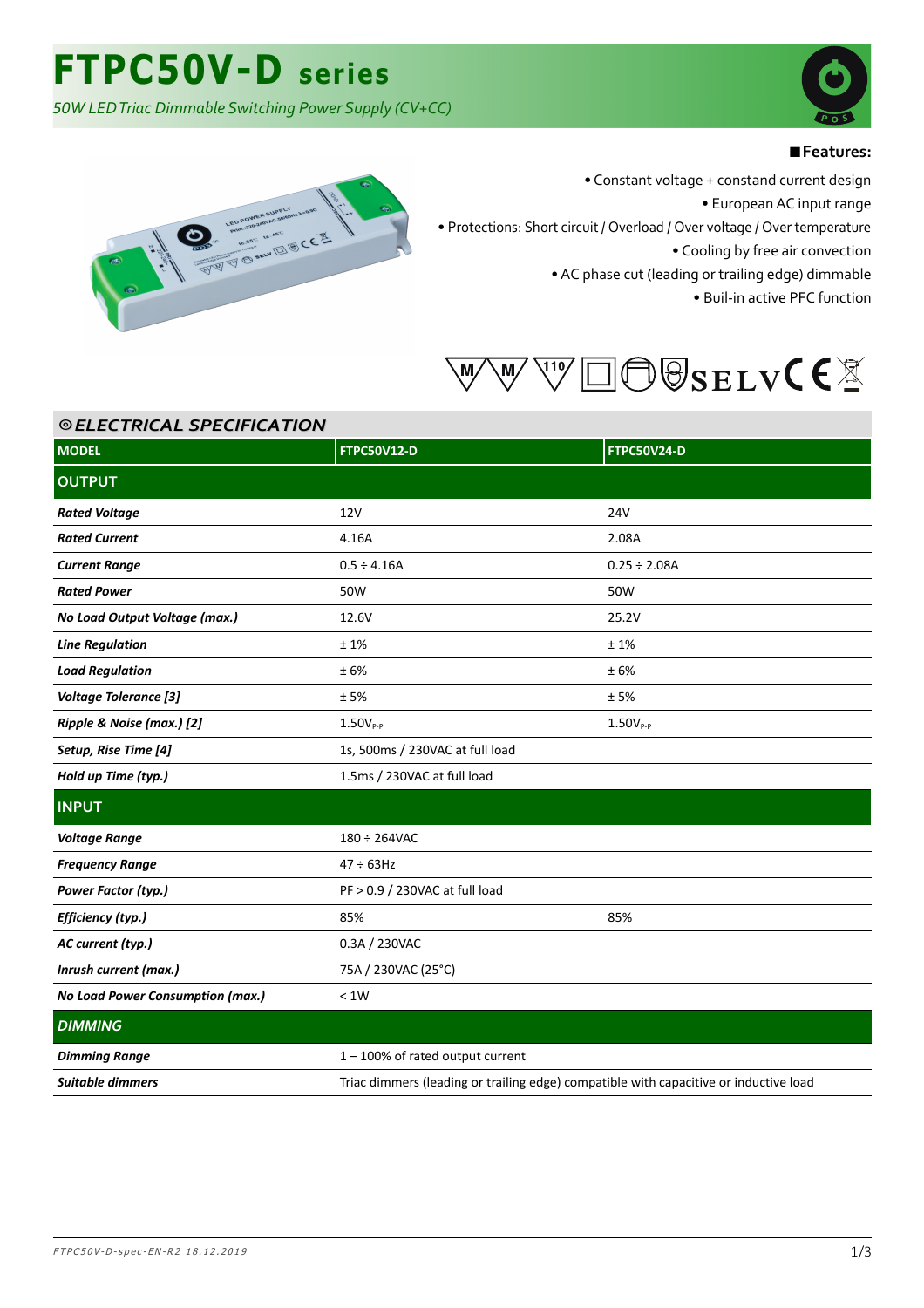

### **PROTECTIONS**

|                                         | Range: > 120%                                                                           |  |
|-----------------------------------------|-----------------------------------------------------------------------------------------|--|
| <b>Over Current</b>                     | Type: Decrease output current. Recovers automatically after fault condition is removed. |  |
| <b>Short Circuit</b>                    | Type: Decrease output current. Recovers automatically after fault condition is removed. |  |
|                                         | < 18V<br>< 36V                                                                          |  |
| <b>Over Voltage</b>                     | Type: shut down output voltage. Re-power on to recovery.                                |  |
|                                         | Range: 115°C ± 10°C                                                                     |  |
| <b>Over Temperature</b>                 | Type: Decrease output current. Recovers automatically after fault condition is removed. |  |
| <b>WORKING ENVIRONMENT</b>              |                                                                                         |  |
| <b>Working Temperature</b>              | $-20^{\circ}$ C ÷ +45 $^{\circ}$ C                                                      |  |
| <b>Working Humidity</b>                 | 15 ÷ 85% RH non-condensing                                                              |  |
| <b>Storage Temperature and Humidity</b> | $-30^{\circ}$ C ÷ +70 $^{\circ}$ C, 10 ÷ 95% RH non-condensing                          |  |
| <b>SAFETY AND EMC REGULATIONS</b>       |                                                                                         |  |
| <b>Safety Standards</b>                 | Compliance to EN61347-1, EN61347-2-13                                                   |  |
| <b>Withstand Voltage</b>                | IN/OUT: 3.75kVAC                                                                        |  |
| <b>EMC</b> Emission                     | Compliance to EN55015                                                                   |  |
| <b>EMC Immunity</b>                     | Compliance to EN61547                                                                   |  |

# **OTHERS**

Harmonic Current **Current** Compliance to EN61000-3-2, EN61000-3-3

*EAN Code*

**Dimensions** 177 x 57.8 x 21.8mm (L x W x H)

**Weight and Packing 1.2kg 0.2kg**; 50pcs./box



*1. All parameters NOT specially mentioned are measured at 230VAC input, rated load and 25°C of ambient temperature.*

*2. Ripple & noise are measured at 20MHz of bandwidth by using a 12" twisted pair-wire terminated with a 0.1μF i 47μF parallel capacitor.*

*3. Tolerance includes set up tolerance, line regulation and load regulation.*

*4. Setup and rise time is measured from 0 to 90% rated output voltage.*

*5.Power supply is considered as component not indented to apply by end-user. Power supply meets safety and EMC standards however the final equipment with power supply must be re-quality to comply with EMC Directives.*